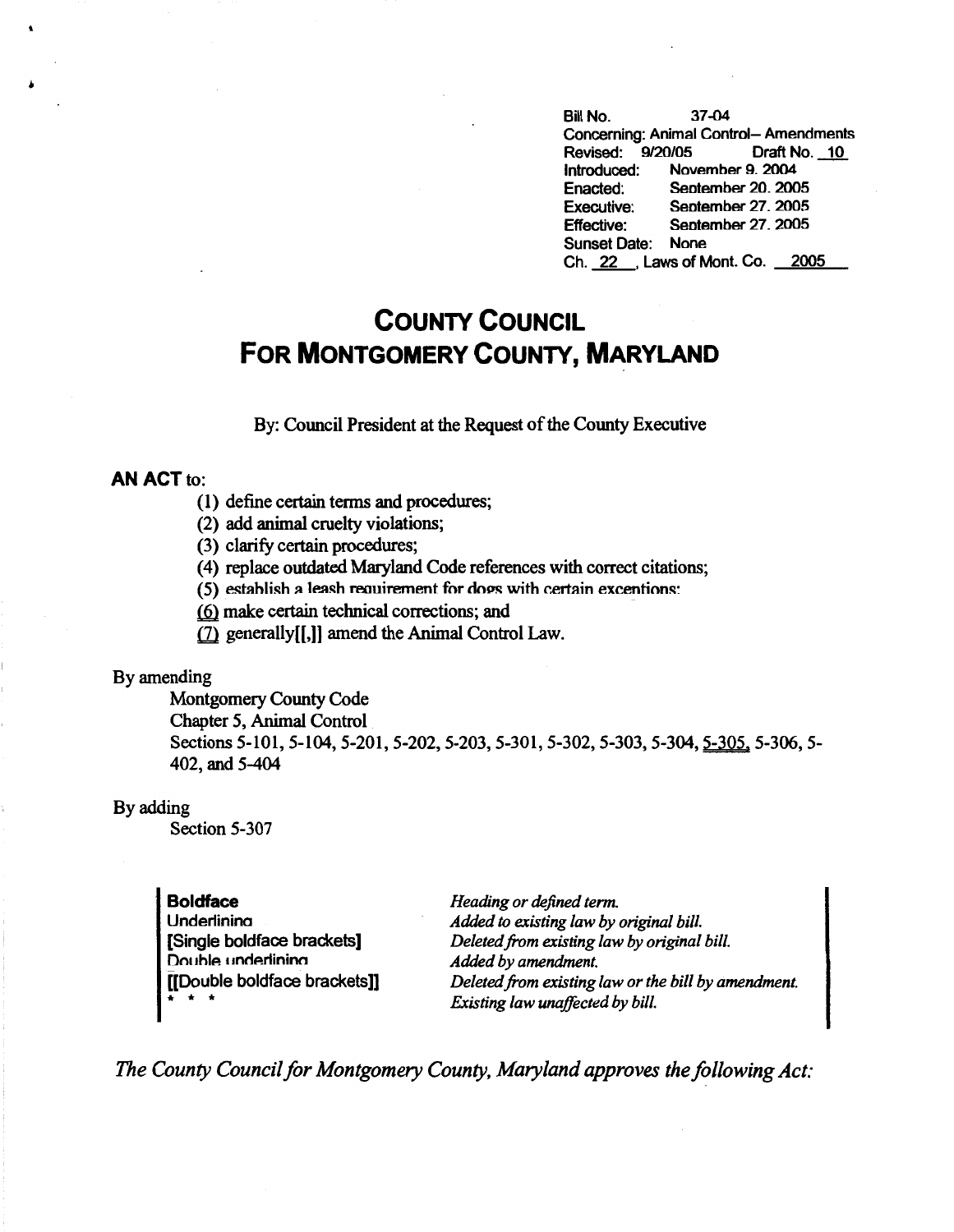$\hat{\textbf{r}}$ 

 $\bullet$ 

| $\mathbf{1}$ | Sec. 1. Sections 5-101, 5-104, 5-201, 5-202, 5-203, 5-301, 5-302, 5-303, 5-                         |  |  |  |  |  |  |  |
|--------------|-----------------------------------------------------------------------------------------------------|--|--|--|--|--|--|--|
| 2            | 304, 5-305, 5-306, 5-402, and 5-404 are amended, and Section 5-307 is added,                        |  |  |  |  |  |  |  |
| 3            | as follows:                                                                                         |  |  |  |  |  |  |  |
| 4            | 5-101.<br>Definitions.                                                                              |  |  |  |  |  |  |  |
| 5            |                                                                                                     |  |  |  |  |  |  |  |
| 6            | At large $[[.]]$ : A dog. excent a service animal. is at large if it is outside the                 |  |  |  |  |  |  |  |
| 7            | owner's premises and not leashed, unless it is in a dog exercise area designated                    |  |  |  |  |  |  |  |
| 8            | by the Marvland-National Canital Park and Planning Commission or is                                 |  |  |  |  |  |  |  |
| 9            | narticinating in a qualified activity. $[[An]]$ Anv other animal is at large if it is               |  |  |  |  |  |  |  |
| 10           | outside the owner's premises and is not leashed or [[otherwise restrained]]                         |  |  |  |  |  |  |  |
| 11           | immediately responsive to verbal or non-verbal direction. For purposes of this                      |  |  |  |  |  |  |  |
| 12           | Chapter or any other animal control law, the common area of a homeowners'                           |  |  |  |  |  |  |  |
| 13           | association. condominium. or cooperative is not the owner's premises.                               |  |  |  |  |  |  |  |
| 14           |                                                                                                     |  |  |  |  |  |  |  |
| 15           | $Bite[[.]]$ : [[The act of seizing]] Seizing or wounding with the teeth or                          |  |  |  |  |  |  |  |
| 16           | $\underline{\text{mouth}}[[\cdot]]$ that causes pain or injury. [[the act of wounding or separating |  |  |  |  |  |  |  |
| 17           | with the teeth: to cause sharp pain: to hurt or injure: or to seize with the                        |  |  |  |  |  |  |  |
| 18           | teeth, so that they enter or nip the thing seized. A bite or the act of biting                      |  |  |  |  |  |  |  |
| 19           | does not require a person's or an animal's skin to be broken.] A minimal                            |  |  |  |  |  |  |  |
| 20           | medical or cosmetic injury, such as a nuncture or bruise or damaged                                 |  |  |  |  |  |  |  |
| 21           | clothing, must be shown as evidence of a bite,                                                      |  |  |  |  |  |  |  |
| 22           |                                                                                                     |  |  |  |  |  |  |  |
| 23           | [Effective Control: Verbal or non-verbal direction that an animal                                   |  |  |  |  |  |  |  |
| 24           | immediately obevs.]                                                                                 |  |  |  |  |  |  |  |
| 25           |                                                                                                     |  |  |  |  |  |  |  |
| 26           | Non-commercial kennel: A building or land for boarding, breeding, or care of                        |  |  |  |  |  |  |  |
| 27           | domestic animals that belong to the owner of the building or land and are kept                      |  |  |  |  |  |  |  |

 $\mathbf{I}$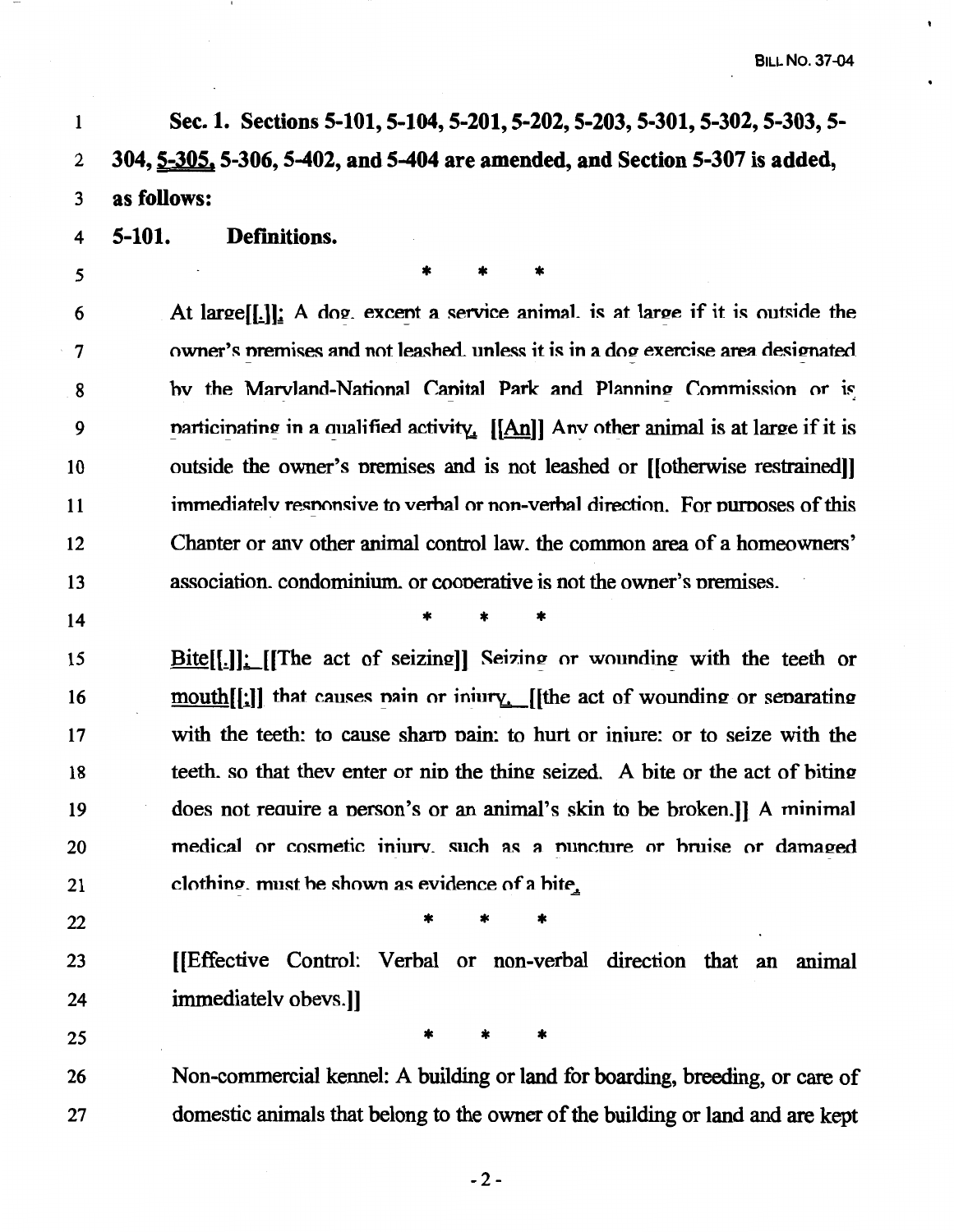| 28 | for show or hunting, or as pets. Non-commercial kennel does not include [a            |  |  |  |  |
|----|---------------------------------------------------------------------------------------|--|--|--|--|
| 29 | riding stable an equestrian facility.                                                 |  |  |  |  |
| 30 | *                                                                                     |  |  |  |  |
| 31 | [[Otherwise restrained: Physical restraint or under effective control.]]              |  |  |  |  |
| 32 |                                                                                       |  |  |  |  |
| 33 | Provocation: [[Biting or attacking does not make an animal dangerous. and             |  |  |  |  |
| 34 | attacking does not make an animal notentially dangerous.]] An animal's                |  |  |  |  |
| 35 | behavior is provoked if the behavior is:                                              |  |  |  |  |
| 36 | in response to current or previous tormenting, teasing, abuse, threat, or<br>$\omega$ |  |  |  |  |
| 37 | assault by a nerson or animal:                                                        |  |  |  |  |
| 38 | in response to pain or injury:<br>$\Omega$                                            |  |  |  |  |
| 39 | $\Omega$<br>to protect the animal its offspring or other animals in the same          |  |  |  |  |
| 40 | household: or                                                                         |  |  |  |  |
| 11 | directed against a nerson who is:<br>$\triangle$                                      |  |  |  |  |
| 42 | not lawfully present where the action or behavior occurs;<br>(A)                      |  |  |  |  |
| 43 | iniuring. threatening. or endangering the animal's owner or<br>(B)                    |  |  |  |  |
| 44 | another person in the vicinity: or                                                    |  |  |  |  |
| 45 | $\circ$<br>damaging or unlawfully entering the property, household, or                |  |  |  |  |
| 46 | enclosure where the animal is harbored                                                |  |  |  |  |
| 47 | *<br>*<br>*                                                                           |  |  |  |  |
| 48 | Riding School or stable: [A place where riding instruction is provided for a          |  |  |  |  |
| 49 | fee, or horses, ponies, donkeys, mules or burros are offered for hire,                |  |  |  |  |
| 50 | boarded, traded, bought, or sold. [[See Section 59-A-2.1. "Equestrian                 |  |  |  |  |
| 51 | Facility."]] An equestrian facility, as defined in Section 59-A-2.1.                  |  |  |  |  |
| 52 | *<br>*                                                                                |  |  |  |  |
| 53 | Service animal: Anv guide or signal dog or other animal trained to work or            |  |  |  |  |
| 54 | nerform tasks for a nerson with a disability including[[ but not limited to.]]        |  |  |  |  |

 $\ddot{\phantom{0}}$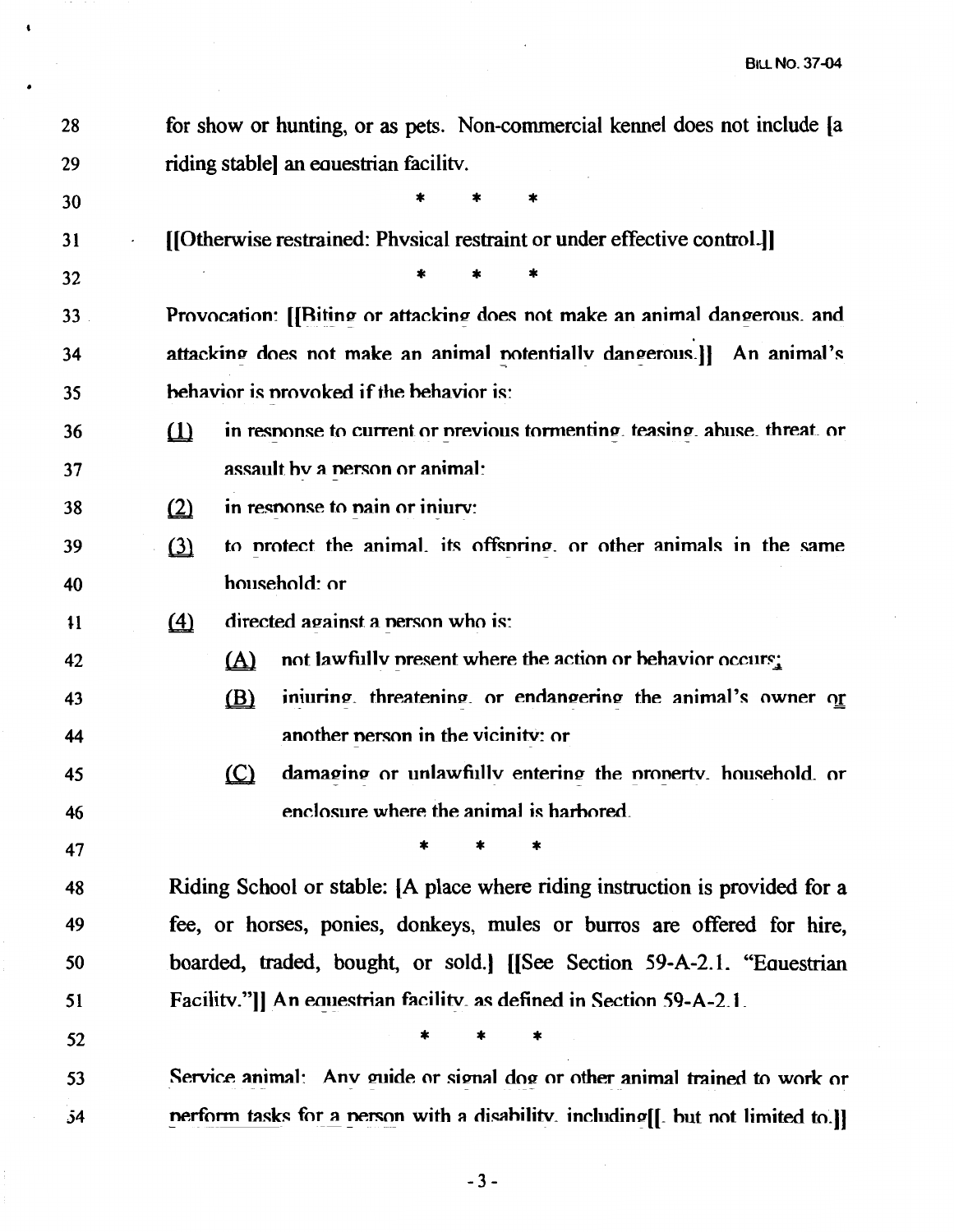55 guiding a person with impaired vision, alerting a person with impaired hearing to intruders or sounds, providing minimal protection or rescue work, pulling a 56 wheelchair, or fetching dropped items, or any dog used by the Department of 57 Police. Sheriff's Office. Fire and Rescue Service. Denartment of Homeland 58 Security, or any federal or state law enforcement or search and rescue agency. 59

60

Unwanted contact: An animal's [[Unwelcome]] unwelcome or unsolicited 61 62 threatening physical contact or close proximity [[by an animal]] to a person 63 or [[another]] a domesticated animal that occurs outside of an owner's property and [[would be expected to]] causes alarm in a reasonable person. 64 such as biting, chasing, tracking, inhibiting movement, or jumning. 65

66

74

75

#### 5-104. 67 **Animal Matters Hearing Board.**

Jurisdiction.  $(a)$ 68

- 69  $(1)$ As provided in this Chapter, the Animal Matters hearing board has iurisdiction to hear: 70
- 71  $(A)$ original complaints involving allegations of violations of this Chapter or a violation of the terms of an adoption 72 agreement: and 73
	- appeals from [[decisions or orders]] any decision or order (B) of the Director<sup>[[</sup>]. Animal Services Division]].
- $(2)$ The Board [[may]] must not [[decide a matter or]] enter an 76 order that conflicts with a decision of the County Circuit or 77 District Court. 78
- The Board [[may]] must not hear a complaint or an appeal 79  $(3)$ involving the seizure of an animal if the owner has been 80 arrested and charged with violating any provision of [[sections] 81

 $-4-$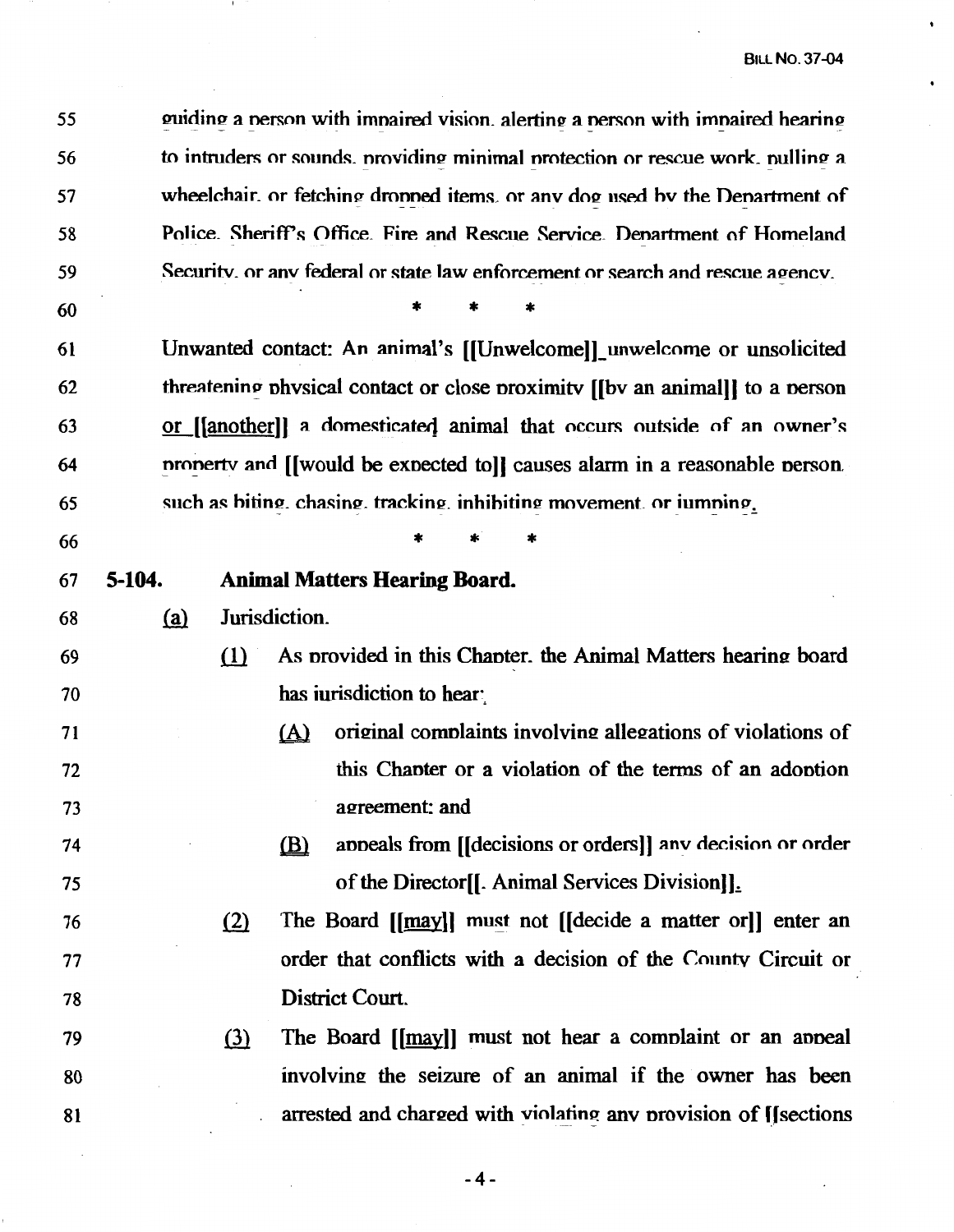| 82            |               |               | 10-601. et sea of the Marvland]] Title 10. Subtitle 6 of the                       |
|---------------|---------------|---------------|------------------------------------------------------------------------------------|
| 83            |               |               | Criminal Law [[Code Annotated]] Article or Section 21-1004.1                       |
| 84            |               |               | of the Transportation [[Code Annotated]] Article of the                            |
| 85            |               |               | Marvland Code until the charges have been finally resolved by                      |
| 86            |               |               | the [[courts]] court with invisie dion.                                            |
| 87            |               | <u>(b)</u>    | Complaints. A nerson [[can]] may file a complaint with the Board                   |
| 88            |               |               | alleging a violation of this Chanter or a violation of an animal                   |
| 89            |               |               | [[control]] shelter adontion contract. A complaint must be filed                   |
| 90            |               |               | within one vear after the [[act complained of]] alleged violation                  |
| 91            |               |               | occurred.                                                                          |
| 92            | $[(a)]$ $(c)$ |               | Membership.                                                                        |
| 93            |               |               | $\ast$<br>*<br>*                                                                   |
| 94            | $[(b)]$ $(d)$ |               | Duties. The Board must:                                                            |
| 35            |               |               | (1)<br>decide complaints and appeals under this Chapter, including                 |
| 96            |               |               | complaints alleging a violation of an animal shelter adoption                      |
| 97            |               |               | contract;                                                                          |
| 98            |               |               | (2)<br>recommend standards to maintain regulated facilities;                       |
| 99            |               |               | (3)<br>review the annual proposed budget for the animal shelter and                |
| 100           |               |               | make budget recommendations for the shelter to the Executive                       |
| 101           |               |               | and the Council; and                                                               |
| 102           |               |               | report annually to the Executive and Council on the<br>(3)<br>$\left[ (4) \right]$ |
| 103           |               |               | Board's activities and any recommendations for improving                           |
| 104           |               |               | animal control laws, regulations, and programs.                                    |
| 105           |               | $[(c)]$ $(c)$ | Authority. The Board may:                                                          |
| 106           |               |               | *                                                                                  |
| 107           |               |               | (8)<br>In a case based [[upon]] on a complaint or appeal. the Board, in            |
| $\mathcal{S}$ |               |               | addition to ordering the navment of damages, may order the                         |

 $\ddot{\phantom{0}}$ 

-5-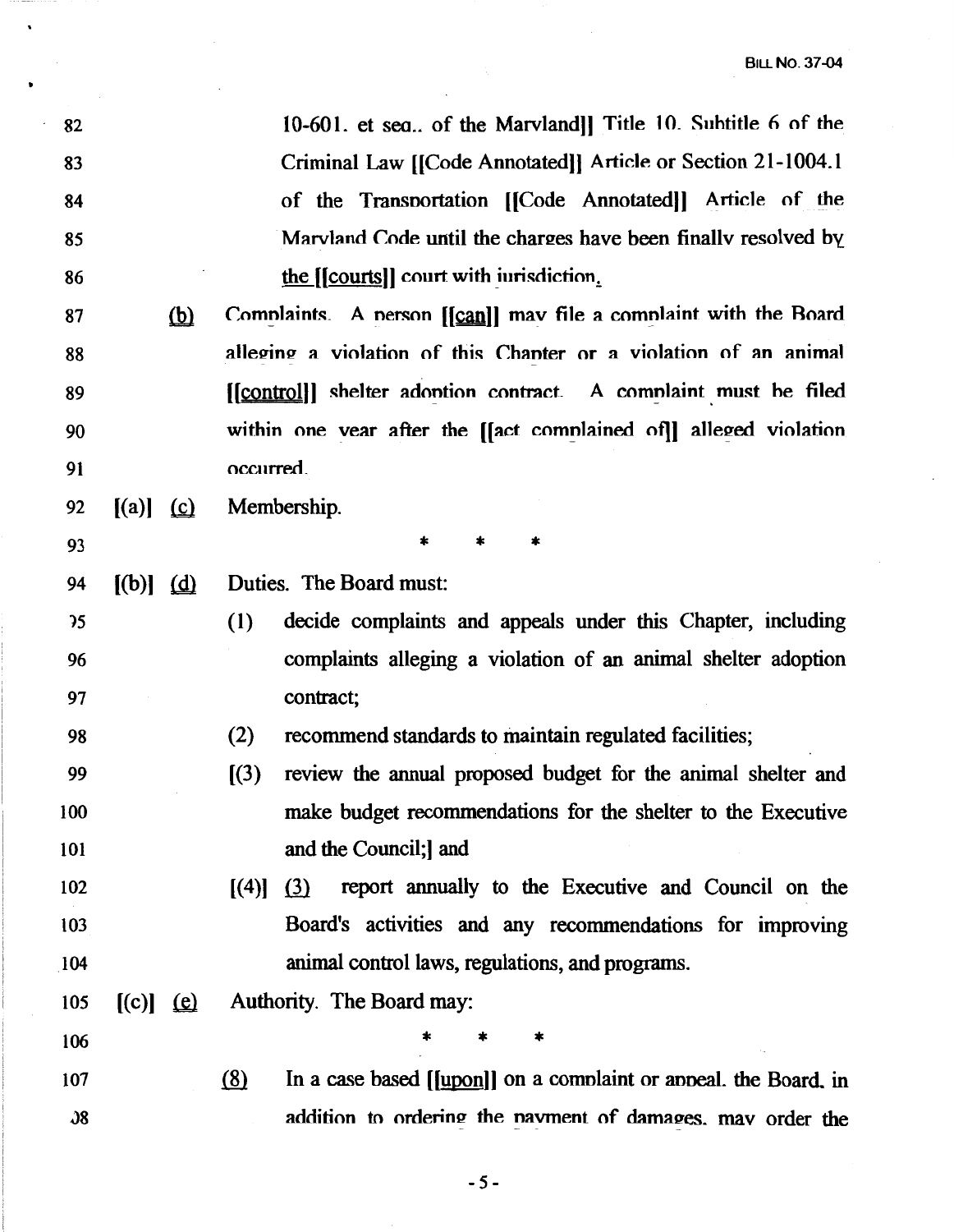- 109 110 111 112 113 114 115 116 117 118 119 120 121 122 123 124 125 126 127 128 129 130 131 132 133 134  $[(d)]$  ( $\underline{f}$ ) Procedures: Hearings on Original Complaints. losing party to pay [[another party's]] filing fees or other reasonable hearing-related expenses [[related to the hearing. in addition to ordering payment of damages]. (l) The Administrative Procedures Act (Chapter 2A) applies to the Board's hearings and decisions, unless otherwise expressly provided in this Chapter. The Board may issue procedural rules to implement this subsection. The Board may hold an emergency hearing under Section 2A-9. (2)[(A)]Except as provided in Section 2A-9, the Board must (send or deliver written notice of a matter before the Board to each person aggrieved by an action or proposed action of the Director, the Board, or an animal control officer at least 15 days (or shorter period if all parties agree) before holding a public hearing on the matter. The Board must hold a hearing at the request of a person aggrieved, and may hold a hearing at the request of another party to the matter (which may include an animal control officer) or on the Board's own initiative.] provide notice of any hearing to the narties at least 15 days before the hearing. The narties may agree to a shorter notice neriod. The Board mav nrovide notice bv first class mail[[.]]. which [[If notice is provided by first class mail. the noticell is effective 3 days  $[$ [following]]\_after the notice [[being]] is placed in the mail. postage prepaid. to the last known address of the nerson to whom the notice is addressed. [(B) If the Board finds that the circumstances justifying an action or proposed action (including the seizure,
	- -6-

impoundment, or humane euthanasia of an animal):

135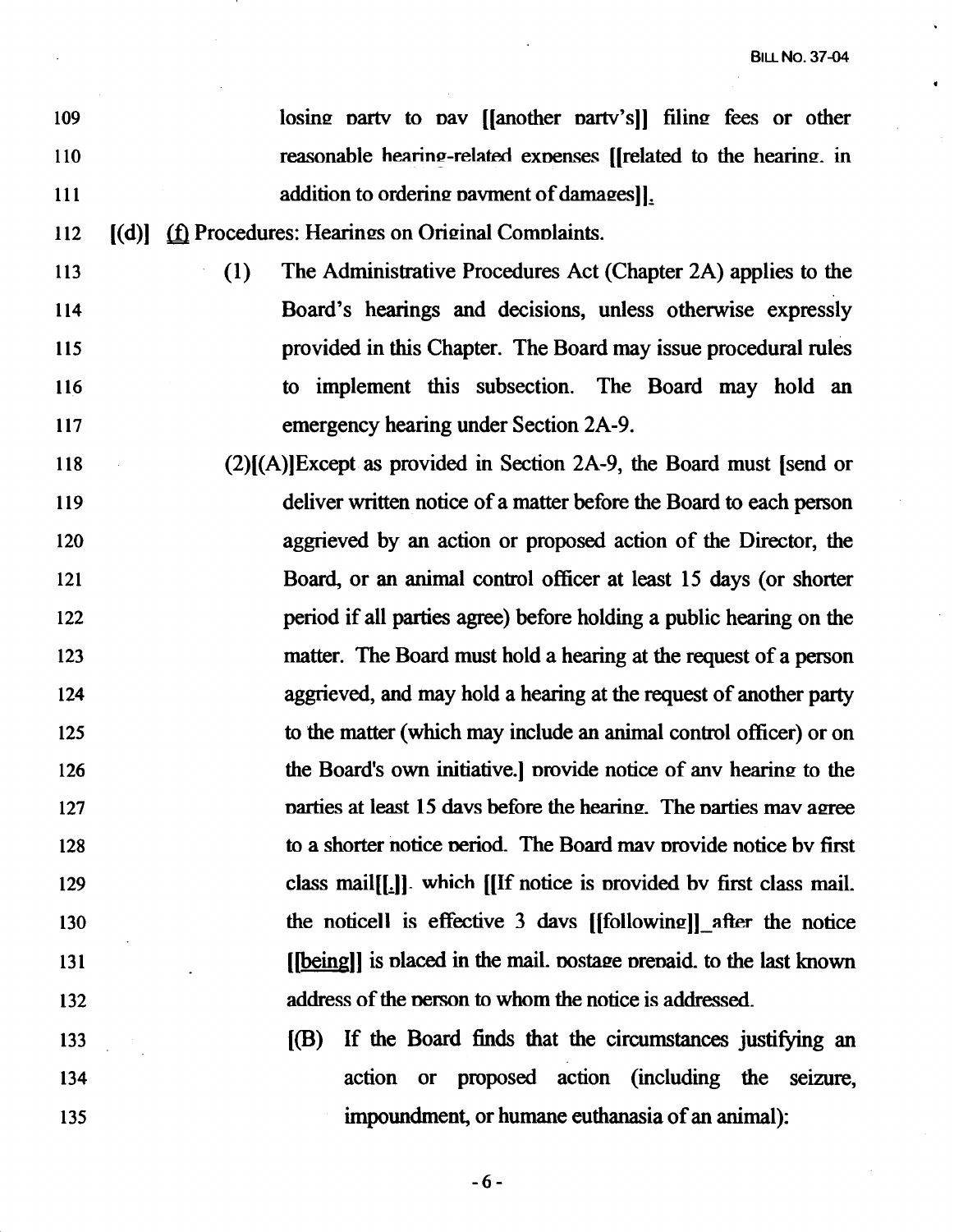- 136 137 138 139 140 141 142 143 144 145 146 147 148 49 150 (i) constitute an immediate threat to the health or safety of an animal, a person, or the public, the Board may provide the notice and any requested hearing as soon as practical after the action; or . (ii) do not constitute an immediate threat, the Board must provide the notice and any requested hearing before ordering the action or modifying an action of the Director or an animal control officer.) ((3) The Board must notify the Director and each party to a complaint by first class mail sent, or personal delivery made, at least 15 days (or shorter period if all parties agree) before a hearing, specifying the time and place of the hearing.)  $[(4)$  Appeals to or from the Board are subject to the requirements of Section 5-306.) 151  $[(e)] (g)$  Fee. The Executive may set by regulation a fee for filing a 152 153 154 155 156 157 158 159 **5-201.**  160 (a) 161 complaint with the Board. The filer must pay the fee to the Division [when filing a complaint). The Board or the Animal Control Officer may waive the filing fee in response to a [complainant's) written request. If the parties agree to a consent order after mediation, the Board may refund the filing fee. [The Board may order the losing party to pay another party's filing fees or other reasonable expenses related to the hearing, in addition to ordering payment of damages.) **Cruelty.**  Violation A person must not violate State laws against cruelty to animals, such as by:
	- 62
- ( l) violating general prohibitions against cruelty (Md. Code,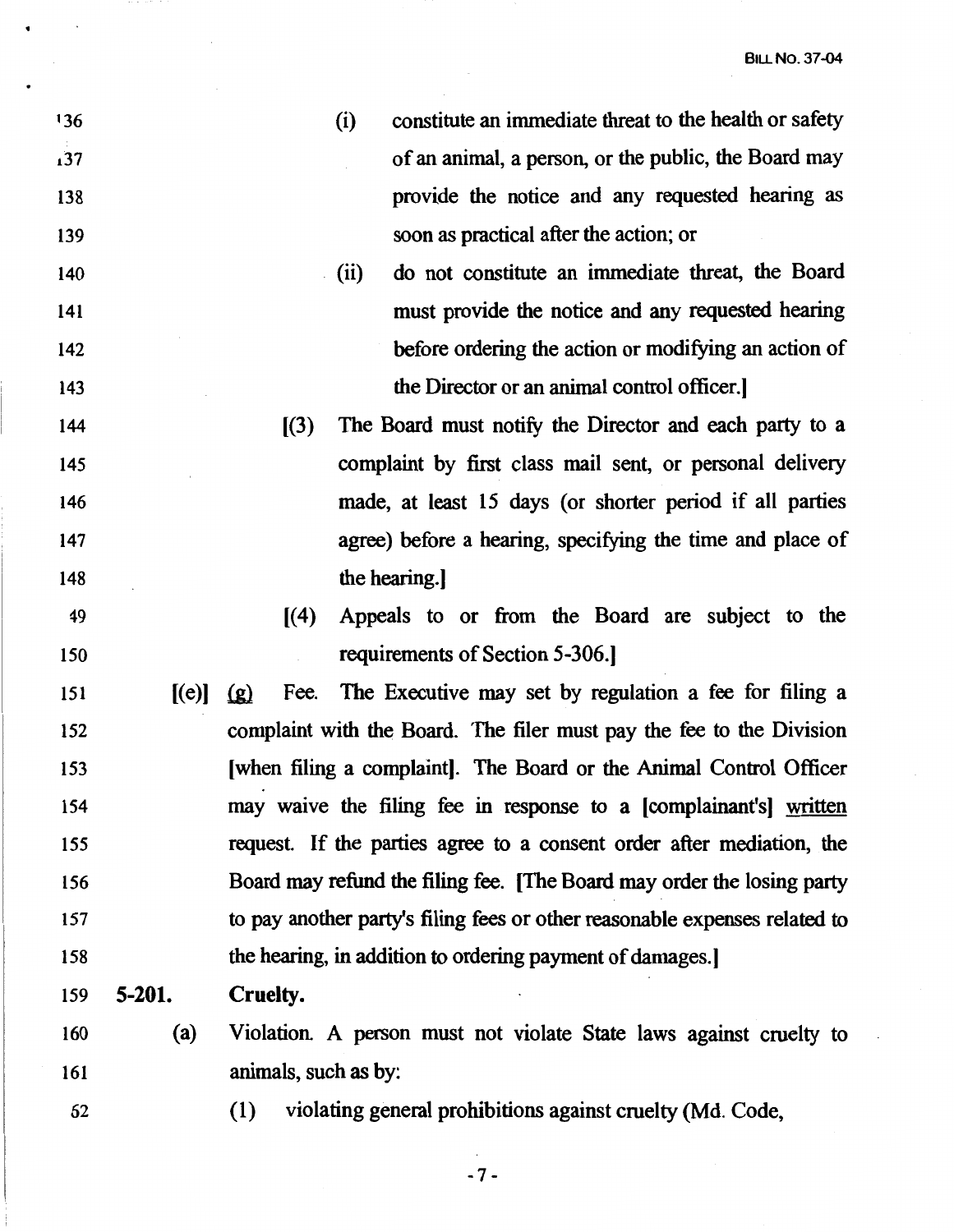| 163  |      | [Article 27, §59] Criminal Law Article $\begin{bmatrix} \delta \delta & 10 & -601 \end{bmatrix}$ . et sea.] |
|------|------|-------------------------------------------------------------------------------------------------------------|
| 164  |      | Title 10. Subtitle 6);                                                                                      |
| 165  | (2)  | killing a dog or cat by an inhumane method (Md. Code, [Article]                                             |
| 166  |      | 27, §59A] Criminal Law Article 810-611);                                                                    |
| 167  | (3)  | abandoning a domestic animal (Md. Code, [Article 27, §60]                                                   |
| 168  |      | Criminal Law Article 810-612);                                                                              |
| 169  | (4)  | giving away animals under certain circumstances (Md. Code,                                                  |
| 170  |      | [Article 27, §60A] Criminal Law Article §10-610);                                                           |
| 171  | (5)  | selling or importing certain puppies and kittens (Md. Code,                                                 |
| 172  |      | [Article 27, §60B] Criminal Law Article §10-613);                                                           |
| 173  | (6)  | selling or coloring a chick (Md. Code, [Commercial Law                                                      |
| 174  |      | Article, §11-904] Criminal Law Article 810-614);                                                            |
| 175  | (7)  | injuring certain horses (Md. Code, [Article 27, §61] Criminal                                               |
| 176  |      | Law Article $$10-620$ ;                                                                                     |
| 177  | (8)  | killing or trapping a carrier pigeon (Md. Code, [Article 27, §64                                            |
| 178  |      | to 66] Criminal Law Article $\delta$ 10-622);                                                               |
| 179  | (9)  | poisoning a dog (Md. Code, [Article 27, §69] Criminal Law                                                   |
| 180  |      | Article 810-618);                                                                                           |
| 181. | (10) | abuse or neglect of an animal (Md. Code. Criminal Law Article.                                              |
| 182  |      | $$10-604$ ;                                                                                                 |
| 183  |      | (11) aggravated cruelty to animals. in general. (Md. Code. Criminal                                         |
| 184  |      | Law Article. $$10-606$ :                                                                                    |
| 185  |      | $[(10)]$ $(12)$ failing to take actions required for the driver of a motor vehicle                          |
| 186  |      | that hits and injures an animal (Md. Code, Transportation Article,                                          |
| 187  |      | $§20-106$ ; or                                                                                              |
| 188  |      | $[(11)]$ $(13)$ leaving a cat or dog in a vehicle under certain circumstances (Md.                          |
| 189  |      | Code, Transportation Article, § 21-1004.1).                                                                 |

 $\overline{\phantom{a}}$ 

-8-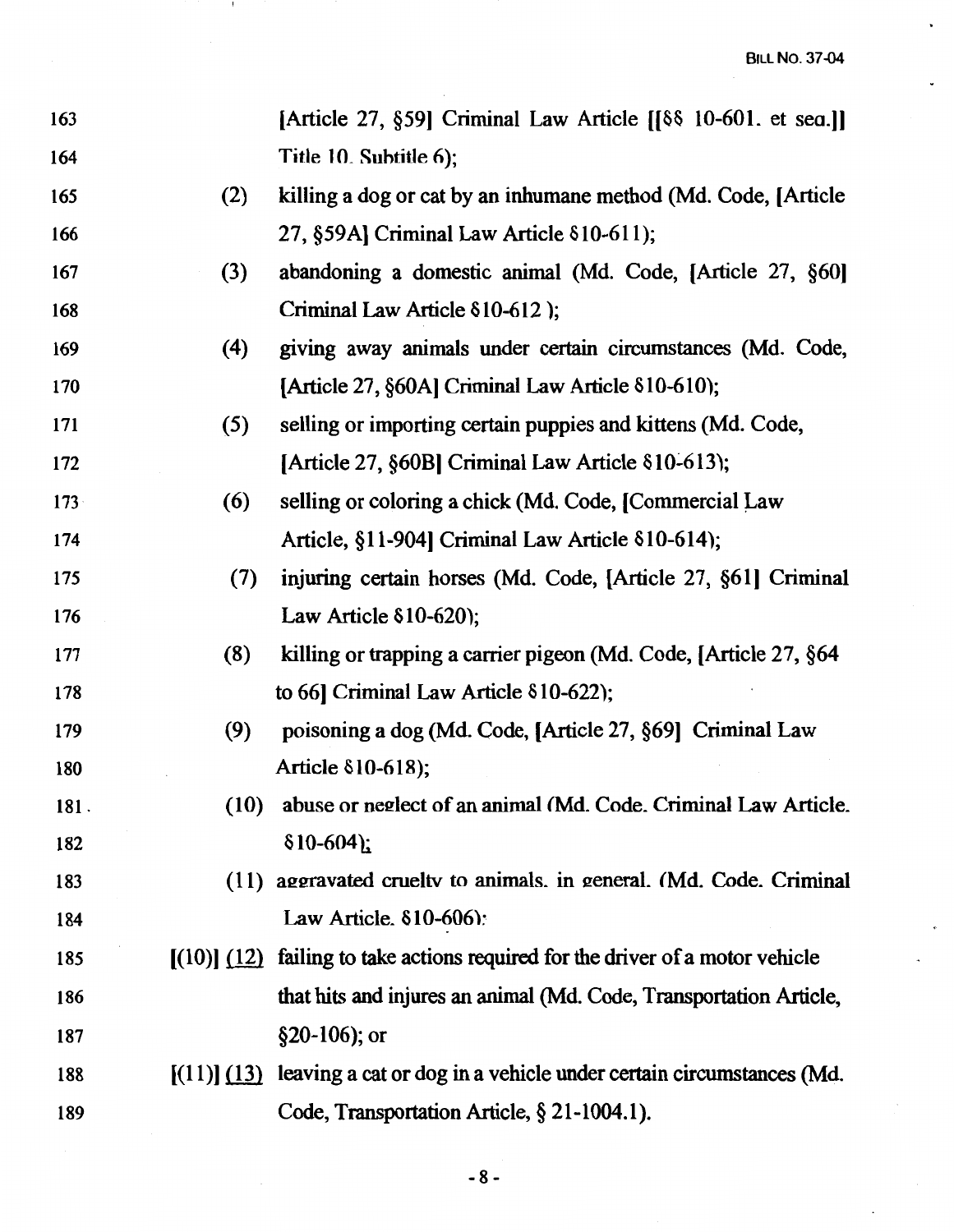| 190            |        |                                              |            | *<br>*<br>*                                                       |  |
|----------------|--------|----------------------------------------------|------------|-------------------------------------------------------------------|--|
| 191            | 5-202. | Dangerous and Potentially Dangerous Animals. |            |                                                                   |  |
| 192            | (a)    | Violation.                                   |            |                                                                   |  |
| 193            |        | (1)                                          |            | Except as provided in subsection (d). a [A] person must not       |  |
| 194            |        |                                              |            | import, sell, trade, buy, barter, breed, raise, keep, or possess: |  |
| 195            |        |                                              | (A)        | a wild animal; or                                                 |  |
| 196            |        |                                              | (B)        | any animal that the County or any other jurisdiction finds        |  |
| 197            |        |                                              |            | is dangerous or a threat to public health or safety, including    |  |
| 198            |        |                                              |            | types of animals excluded from State law prohibitions on          |  |
| 199            |        |                                              |            | dangerous animals.                                                |  |
| 200            |        | (2)                                          |            | An animal is dangerous if the animal is:                          |  |
| 201            |        |                                              | (A)        | a "dangerous dog" as defined in Md. Code, [Article 27,            |  |
| 202            |        |                                              |            | §70E] Criminal Law Article §10-619;                               |  |
| $\overline{2}$ |        |                                              | <b>(B)</b> | any other animal that, without provocation [[(as described        |  |
| 204            |        |                                              |            | in subsection (e))]], has killed or severely injured a person     |  |
| 205            |        |                                              |            | [, unless the Board finds that the animal is not dangerous];      |  |
| 206            |        |                                              | (C)        | an animal that poses a physical threat to humans because          |  |
| 207            |        |                                              |            | of specific training or demonstrated behavior, or because         |  |
| 208            |        |                                              |            | the animal's bite is poisonous; or                                |  |
| 209            |        |                                              | (D)        | a potentially dangerous animal that:                              |  |
| 210            |        |                                              |            | bites a person without provocation;<br>(i)                        |  |
| 211            |        |                                              |            | (ii)<br>attacks a person or animal without provocation; or        |  |
| 212            |        |                                              |            | (iii)<br>kills or severely injures a domestic animal outside      |  |
| 213            |        |                                              |            | the property of the potentially dangerous animal's                |  |
| 214            |        |                                              |            | owner.                                                            |  |
| 215            |        | (3)                                          |            | An animal is potentially dangerous if:                            |  |
| 16             |        |                                              | (A)        | the animal:                                                       |  |

.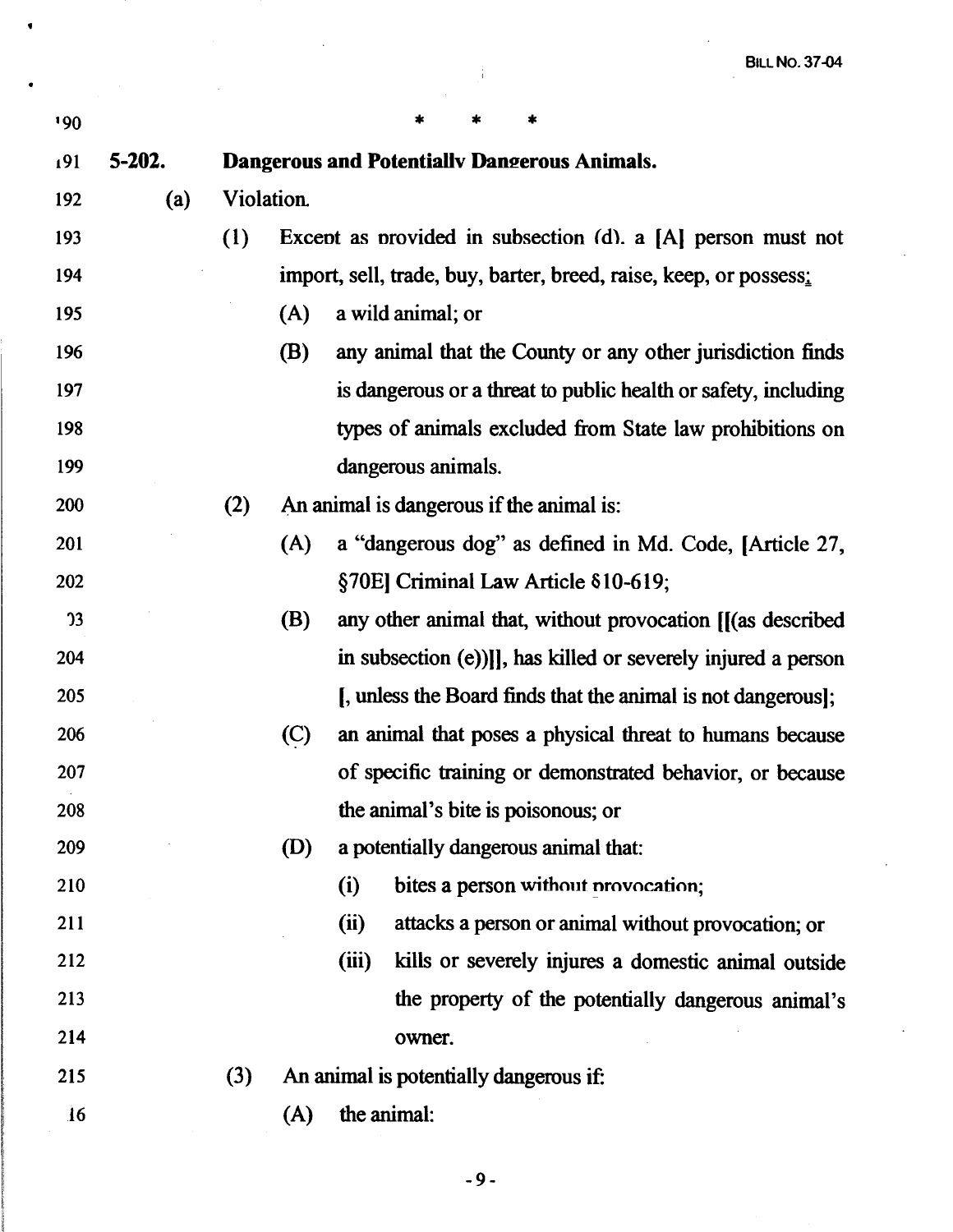BILL No. 37-04

v

| 217 |     | (i)<br>bites a person without provocation;                                         |
|-----|-----|------------------------------------------------------------------------------------|
| 218 |     | (ii)<br>kill[ed] <sup>s</sup> or severely injure[d] <sup>s</sup> a domestic animal |
| 219 |     | outside the attacking-animal owner's property;                                     |
| 220 |     | (iii)<br>attack[ed]s or has unwanted contact with a person or                      |
| 221 |     | animal without provocation [[(as described in                                      |
| 222 |     | subsection (e))]]; or                                                              |
| 223 |     | (iv)<br>was declared by the County or another jurisdiction                         |
| 224 |     | as potentially dangerous (even if the other                                        |
| 225 |     | jurisdiction uses a different term); and                                           |
| 226 |     | (B)<br>the Division notifies the owner that the animal is                          |
| 227 |     | potentially dangerous.                                                             |
| 228 |     | (C)<br>An animal's actions in a qualified activity do not make the                 |
| 229 |     | animal potentially dangerous.                                                      |
| 230 | (b) | Declared dangerous or notentially dangerous elsewhere. An owner of                 |
| 231 |     | an animal declared dangerous or potentially dangerous in another                   |
| 232 |     | jurisdiction must remove the animal from the County within 10 days                 |
| 233 |     | after receiving a citation or other notice of a violation of this Chapter          |
| 234 |     | unless the Director waives this requirement and imposes conditions or              |
| 235 |     | restrictions [[as set forth in]] under subsection (d) for the animal to            |
| 236 |     | remain in the County.                                                              |
| 237 |     | *<br>$\ast$<br>*                                                                   |
| 238 | (d) | Confinement and microchinning. [If a dangerous animal is allowed in                |
| 239 |     | the County, the animal's owner must keep the animal confined in a                  |
| 240 |     | building or other secure enclosure to prevent direct contact between the           |
| 241 |     | animal and human beings or other animals.] The Director or the Board               |
| 242 |     | may impose any restriction or condition, including confinement or                  |
| 243 |     | microchipping the animal. [[upon]] on the owner of a dangerous or                  |

 $\sim$  1.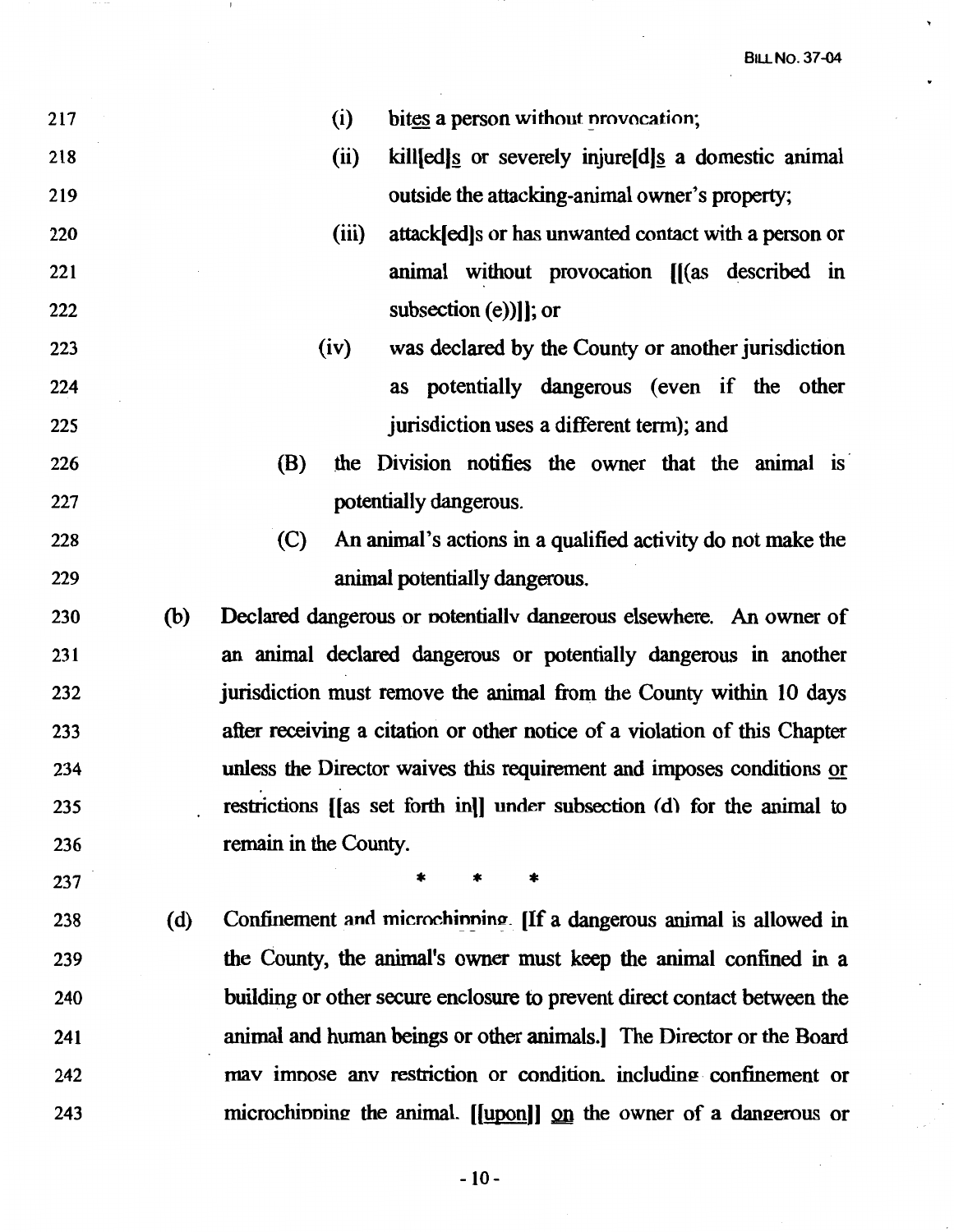| 244 |                              | notentially dangerous animal that is reasonably [[calculated]] expected |              |                                                                                  |
|-----|------------------------------|-------------------------------------------------------------------------|--------------|----------------------------------------------------------------------------------|
| 245 |                              | to protect the public health or safety. A person must not release the   |              |                                                                                  |
| 246 |                              | animal from confinement unless the animal is:                           |              |                                                                                  |
| 247 |                              | (1)                                                                     |              | securely muzzled in a manner approved by the Division;                           |
| 248 |                              | (2)                                                                     |              | leashed; and                                                                     |
| 249 |                              | (3)                                                                     |              | under the control of a person $\underline{who}$ is at least 18 years old [[who]] |
| 250 |                              |                                                                         |              | and is physically able to restrain the animal.                                   |
| 251 | $\mathbf{H}(\mathbf{e})$     |                                                                         |              | Provocation. Biting or attacking does not make an animal dangerous,              |
| 252 |                              |                                                                         |              | and attacking does not make an animal potentially dangerous, if the              |
| 253 |                              |                                                                         | behavior is: |                                                                                  |
| 254 |                              | (1)                                                                     |              | in response to current or previous tormenting, teasing, abuse,                   |
| 255 |                              |                                                                         |              | threat, or assault by a person or animal;                                        |
| 256 |                              | (2)                                                                     |              | in response to pain or injury;                                                   |
| 57  |                              | (3)                                                                     |              | to protect the animal, its offspring, or other animals in the same               |
| 258 |                              |                                                                         |              | household; or                                                                    |
| 259 |                              | (4)                                                                     |              | directed against a person who is:                                                |
| 260 |                              |                                                                         | (A)          | not lawfully present where the action or behavior occurs:                        |
| 261 |                              |                                                                         | (B)          | injuring, threatening or endangering the animal's owner                          |
| 262 |                              |                                                                         |              | or another person in the vicinity; or                                            |
| 263 |                              |                                                                         | (C)          | damaging or unlawfully entering the property, household,                         |
| 264 |                              |                                                                         |              | or enclosure where the animal is harbored.]                                      |
| 265 | $\left(\underline{e}\right)$ |                                                                         |              | [[An animal declared]][[[f]] When a potentially dangerous[[1]] animal            |
| 266 |                              |                                                                         |              | <u>[[when]]</u> is off the owner's premises or property [[of the owner.]] it     |
| 267 |                              | must be:                                                                |              |                                                                                  |
| 268 |                              | $\Omega$                                                                |              | on a leash or harness: and                                                       |
| 269 |                              | (2)                                                                     |              | under the control of a person who is at least 18 vears old [[who                 |
| .70 |                              |                                                                         |              | is]] and is physically able to restrain the animal.                              |

•

 $\bar{z}$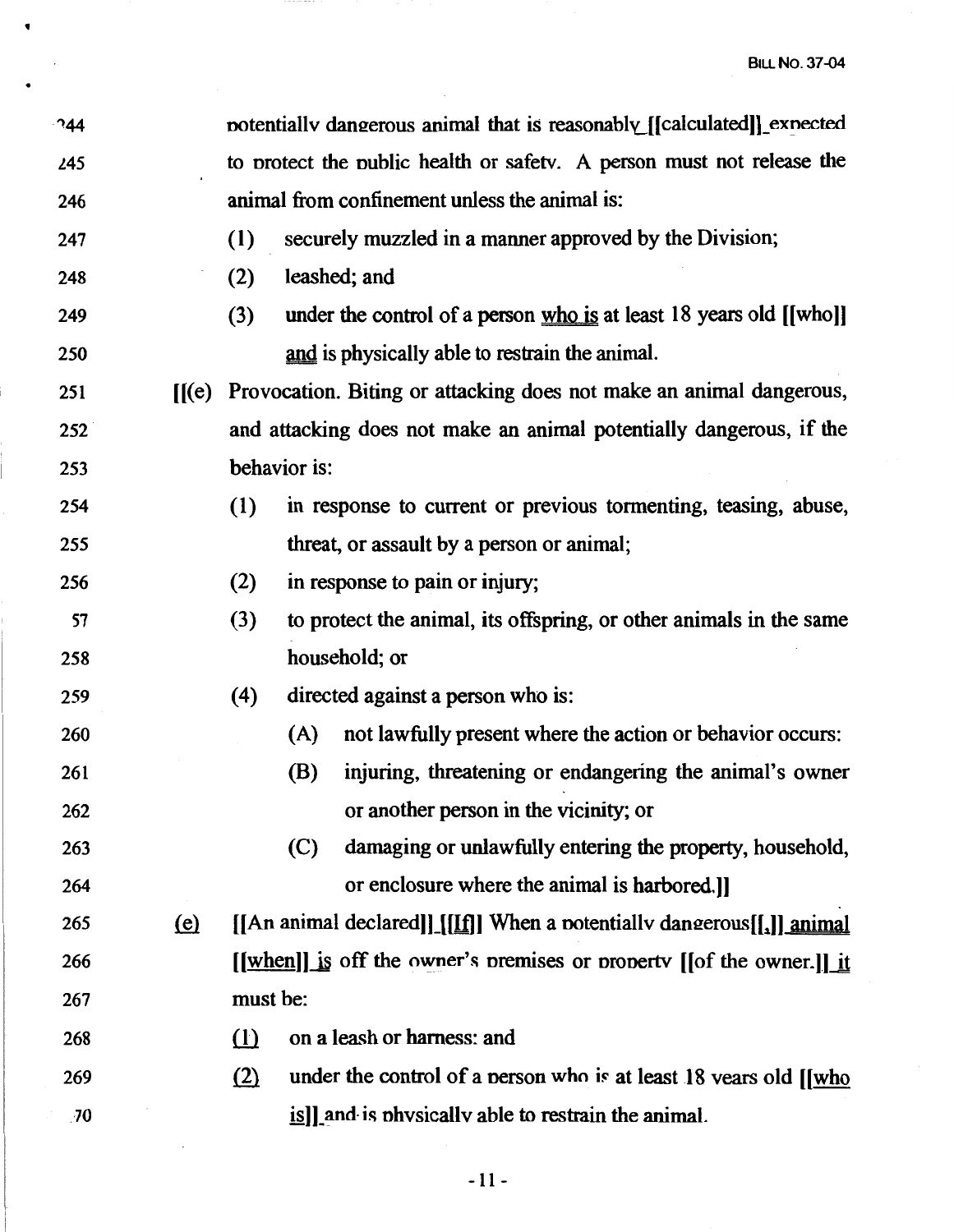$\bar{\mathbf{v}}$ 

 $\overline{a}$ 

| 271 |            | *                                                                                                                            |
|-----|------------|------------------------------------------------------------------------------------------------------------------------------|
| 272 | $5 - 203.$ | Public nuisance and other violations.                                                                                        |
| 273 | (a)        | Violation. An owner must not:                                                                                                |
| 274 |            | (1)<br>Allow a dog or unaltered an animal other than an altered cat to                                                       |
| 275 |            | be at large. An animal that is participating in a qualified activity                                                         |
| 276 |            | is not at large unless the animal leaves the activity.                                                                       |
| 277 |            |                                                                                                                              |
| 278 |            | sell. trade, or give a domesticated animal to another nerson $\lfloor \lfloor \underline{\text{on}} \rfloor \rfloor$<br>(11) |
| 279 |            | at a place onen to the public [[property]]. except a business                                                                |
| 280 |            | licensed to sell animals under Section 5-404.                                                                                |
| 281 |            |                                                                                                                              |
| 282 | (c)        | [At large. An animal is at large if it is outside the premises of its                                                        |
| 283 |            | owner and not leashed or otherwise restrained to prevent unwanted                                                            |
| 284 |            | contact with a person or another animal. For purposes of this Chapter                                                        |
| 285 |            | or any other animal control law, the common area of a homeowners'                                                            |
| 286 |            | association, condominium or cooperative is not the owner's premises.                                                         |
| 287 |            | A dog participating in a qualified activity is not at large unless the dog                                                   |
| 288 |            | leaves the activity.] [[Unwanted Contact.]] An owner must prevent the                                                        |
| 289 |            | owner's animal from having unwanted contact with a person or                                                                 |
| 290 |            | another domesticated animal at all times.                                                                                    |
| 291 |            |                                                                                                                              |
| 292 | 5-301.     | <b>General provisions.</b>                                                                                                   |
| 293 |            |                                                                                                                              |
| 294 | (c)        | Types of enforcement.                                                                                                        |
| 295 |            | Except as provided in paragraph (2), the Director or an animal<br>(1)                                                        |
| 296 |            | control officer may, to enforce an animal control law or protect                                                             |
| 297 |            | the health or safety of an animal, a person, or the public:                                                                  |

and the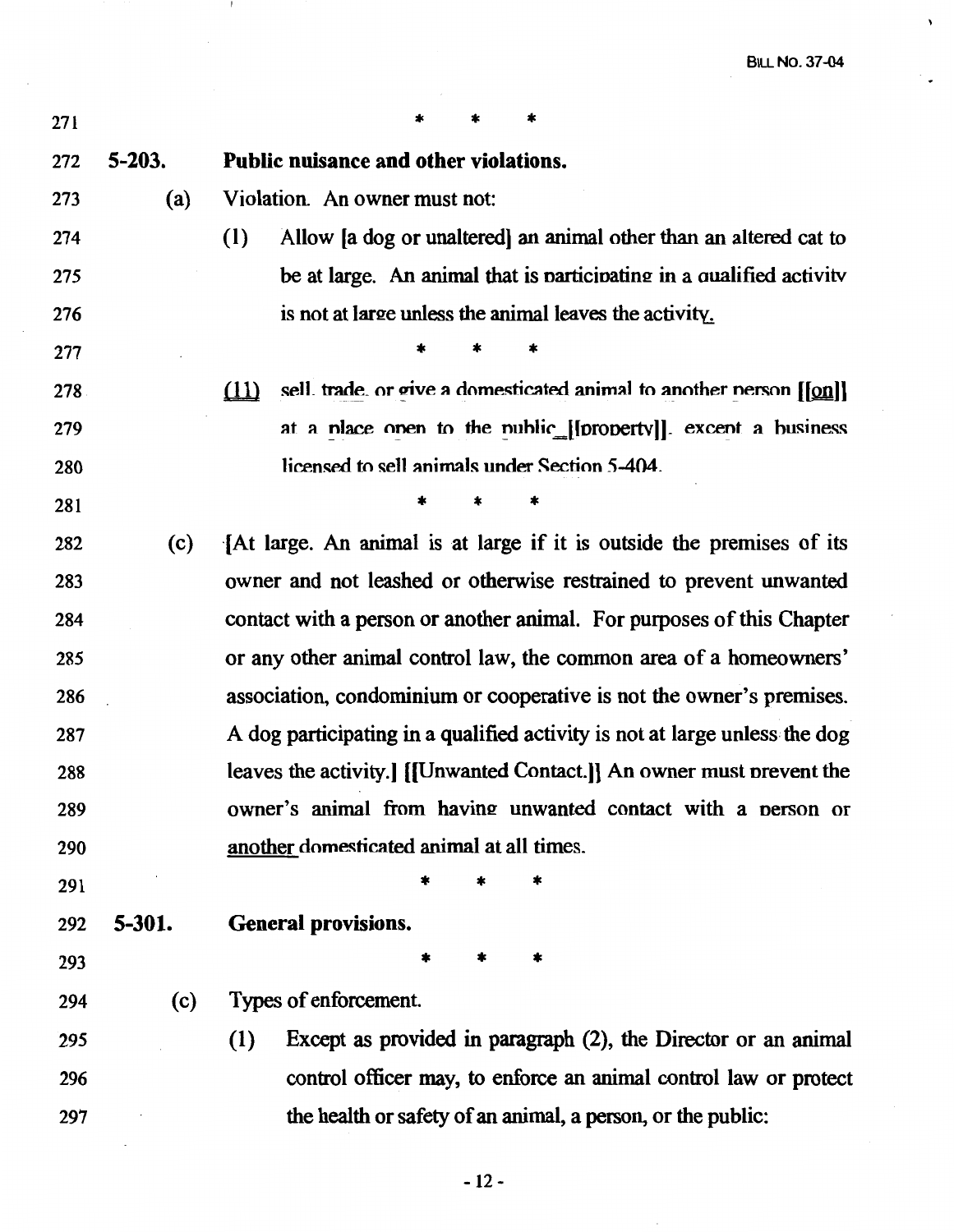| 298  |            | (A)        | seize, impound, and dispose of an animal; or                       |
|------|------------|------------|--------------------------------------------------------------------|
| 299  |            | (B)        | take any other action necessary $[[ ( ]]$ or order an owner to     |
| 300  |            |            | take any other action necessary $[[\cdot]]$ to enforce the law,    |
| 301  |            |            | including ordering that a microchip be inserted into an            |
| 302  |            |            | <u>animal</u> .                                                    |
| 303  |            |            | The Board may order the Director or an animal control officer to   |
| 304  |            |            | take an action described in this paragraph.]                       |
| 305  |            | (2)        | The Director or an animal control officer must not destroy an      |
| 306  |            |            | animal under paragraph (1) unless:                                 |
| 307  |            | (A)        | the Board has ordered [[the destruction of]] the animal to         |
| 308  |            |            | he destroved; or                                                   |
| 309  |            | <b>(B)</b> | the Director, an animal control officer, or the Board finds        |
| 310  |            |            | that destruction of the animal is necessary to prevent an          |
| 11   |            |            | immediate threat to pubic health or safety. If an owner            |
| 312  |            |            | requests a hearing within 5 days after the County notifies         |
| 313  |            |            | the owner of any action under this paragraph. the Board            |
| 314  |            |            | must hold a hearing after the fact on the action and may           |
| 315  |            |            | order the County to reimburse the owner for the resale             |
| 316. |            |            | value of the animal if the action was not iustified: or            |
| 317  |            | $\circ$    | after 5 days, the owner has [[failed to file]] not filed an        |
| 318  |            |            | appeal to the Board.                                               |
| 319  |            |            | $\ast$                                                             |
| 320  | <u>(h)</u> |            | Board Order to Take Action. As a result of an adiudication of a    |
| 321  |            |            | complaint or appeal. the Board may order the Director or an animal |
| 322  |            |            | control officer to take an action described in paragraph (c)(1).   |
| 323  | 5-302.     |            | Special enforcement provisions regarding specific offenses.        |
| 24   | (a)        |            | Dangerous or potentially dangerous animals.                        |

 $\sim$ 

 $\mathbf{v}$ 

 $\hat{\mathcal{A}}$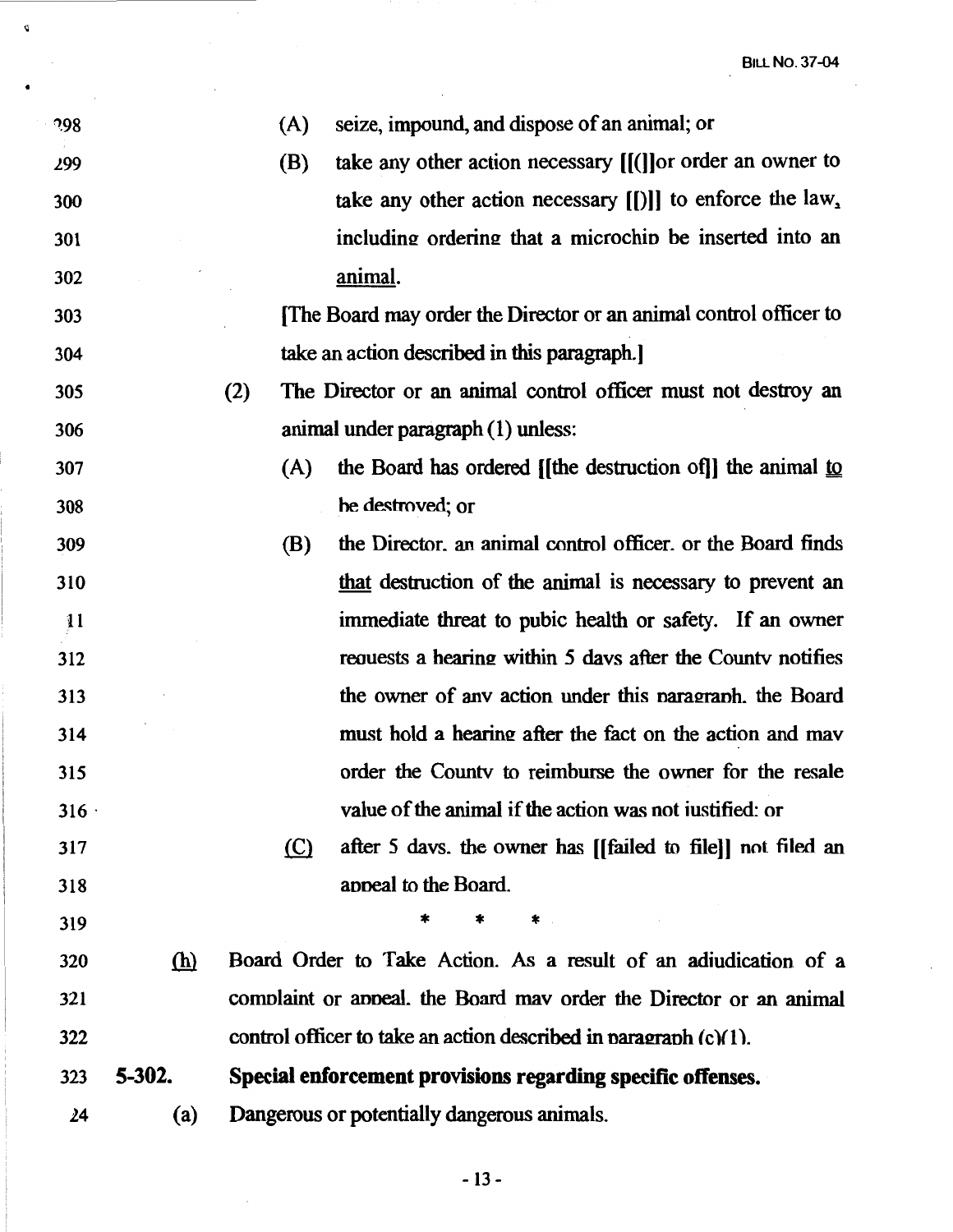- 325 326 327 328 329 330 331 332 333 (I) An animal control officer immediately may seize, impound, and humanely euthanize, at the owner's expense, an animal that the Director, an animal control officer, or the Board finds is dangerous or potentially dangerous and poses an immediate threat to public health or safety. [If an owner requests a hearing within *5* days after the County notifies the owner of any action under this paragraph, the Board must hold a hearing after the fact on the action and may order the County to pay reasonable compensation if the action was not justified.)
- 334 335 336 337 338 (2) If the animal poses no immediate threat, the owner may, within *5*  days after the County notifies the owner about the violation, appeal the violation or action to the Board[[;)) and request a hearing. The County must not dispose of the animal during the 5-day period for filing an appeal, or while an appeal is pending.
- 339 (b) Public nuisance and other violations. [An animal control officer may 340 341 342 343 344 enforce Section 5-203 if the officer observes a violation or receives a complaint under oath from at least one witness to a violation.) The Board, the Director, or an animal control officer may order any action necessary to abate a public nuisance or any other violation of Section *5-* 203.

\* \* \*

- 345
- 
- 346 **5-303. Impoundment.**
- $347$  \* \* \*

348 (c) Prepayment for care.

349 350 351 (1) The animal's owner must prepay any boarding costs before and during anv appeal to the Board, unless waived or modified as provided in this Chanter. Within [3] 5 days after receiving notice that an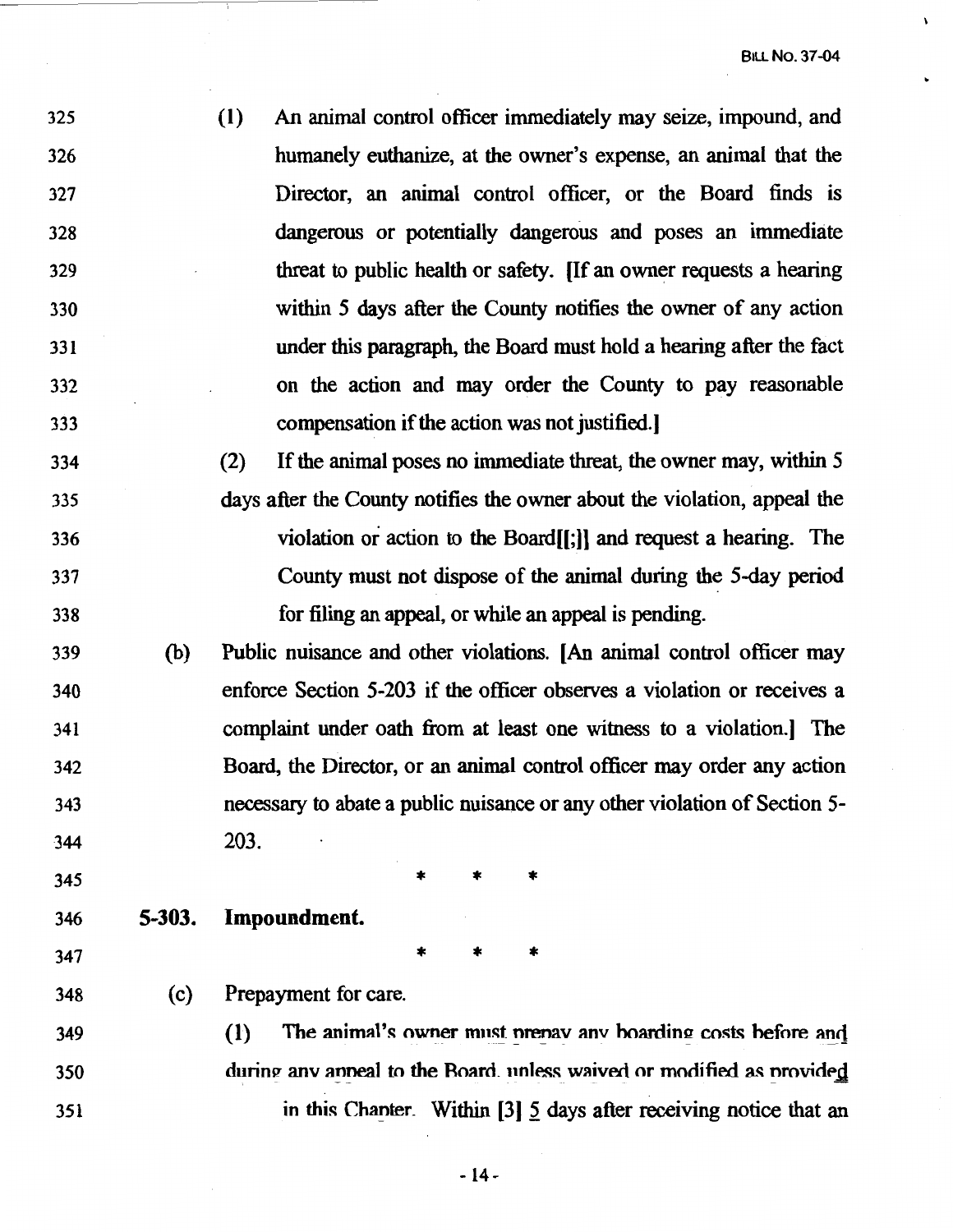| 352             |     |     | animal was impounded under any provision of this Chapter, the     |
|-----------------|-----|-----|-------------------------------------------------------------------|
| 53 <sub>3</sub> |     |     | animal's owner must pay to the County the estimated cost of       |
| 354             |     |     | caring for the animal for the 30-day period beginning on the date |
| 355             |     |     | the animal was impounded. The Director must estimate the cost,    |
| 356             |     |     | which must include the cost of food, veterinary care, and other   |
| 357             |     |     | necessities that a responsible owner would provide for the animal |
| 358             |     |     | and may include other costs, such as pro rata staffing and        |
| 359             |     |     | administrative expenses, allowed by regulation. The owner must    |
| 360             |     |     | pay in cash or by another method acceptable to the Division.      |
| 361             |     |     |                                                                   |
| 362             | (d) |     | Multiple impoundments.                                            |
| 363             |     | (1) | If an unaltered dog or cat is impounded 2 or more times, the      |
| 364             |     |     | owner must have the animal altered at the owner's expense         |
| 55              |     |     | within 30 days [[of release]] after the animal is released from   |
| 366             |     |     | impoundment or surrender the animal to the Director unless:       |
| 367             |     |     | the owner appeals to the Board within 10 days after the<br>(A)    |
| 368             |     |     | date of the second violation; and                                 |
| 369             |     |     | (B)<br>the Board after a hearing waives this requirement or       |
| 370             |     |     | orders other action.                                              |
| 371             |     | (2) | The Director must not allow an owner to redeem an animal          |
| 372             |     |     | impounded less than 12 months after the animal was released       |
| 373             |     |     | from a previous impoundment unless [[an]] the owner has           |
| 374             |     |     | successfully annealed any citation arising out of the prior       |
| 375             |     |     | imnoundment until the Director has issued: [, and the owner has   |
| 376             |     |     | paid or successfully appealed]                                    |
| 377             |     |     | a citation for the current violation; and<br>(A)                  |
| 18              |     |     | (B)<br>an order designed to prevent future violations.            |

v

 $\mathcal{L}^{\text{max}}_{\text{max}}$ 

 $\ddot{\phantom{a}}$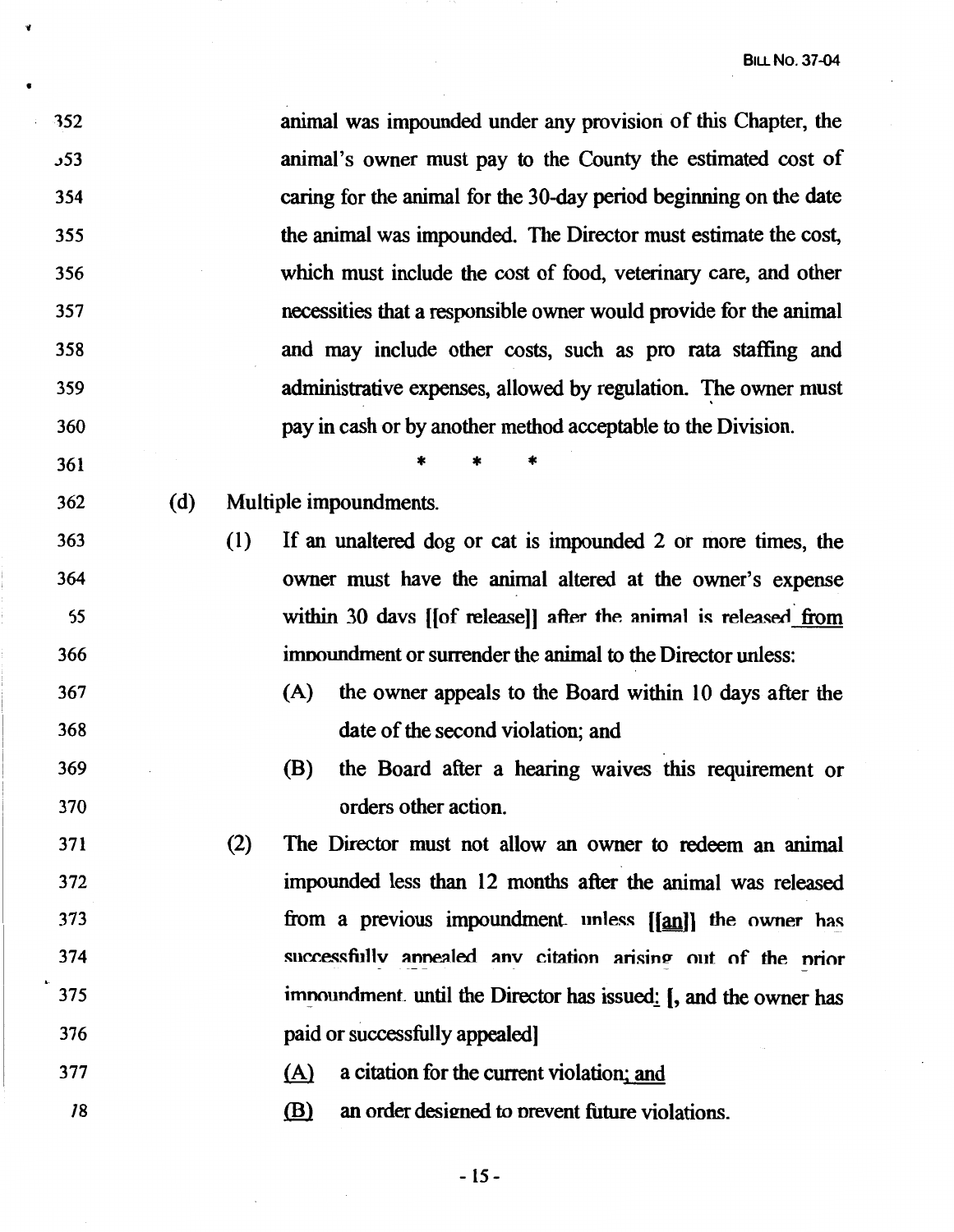$\hat{\textbf{v}}$ 

 $\bullet$ 

| 379 |        |                                                 |                                                                            |
|-----|--------|-------------------------------------------------|----------------------------------------------------------------------------|
| 380 | 5-304. | Disposition.                                    |                                                                            |
| 381 | (a)    |                                                 | Types of disposition. An animal impounded by the [County] Division         |
| 382 |        | may be:                                         |                                                                            |
| 383 |        | *                                               | $\ast$                                                                     |
| 384 | 5-305. | <b>Penalties.</b>                               |                                                                            |
| 385 |        |                                                 |                                                                            |
| 386 | (c)    | Penalties. A violation of:                      |                                                                            |
| 387 |        | (1)                                             | Section 5-201 is a Class A civil violation for which the penalty           |
| 388 |        |                                                 | must not exceed the maximum penalty allowed by State law for               |
| 389 |        | the equivalent offense under State law;         |                                                                            |
| 390 |        | Section 5-202 is a Class A violation;<br>(2)    |                                                                            |
| 391 |        | (3)                                             | any paragraph of Section $5-203(a)$ that is not also a violation of        |
| 392 |        | Section 5-203(b) is a Class B violation; [and]  |                                                                            |
| 393 |        | (4)                                             | Section 5-203(b) and 5-203(c) are [is a] Class A violations[.]:            |
| 394 |        | and                                             |                                                                            |
| 395 |        | Section 5-402(c) is a Class A violation.<br>(5) |                                                                            |
| 396 |        | 5-306. Appeal to the Board.                     |                                                                            |
| 397 |        |                                                 | (a) [Appeal to the Board.] Time for Noting Appeal. Except as provided in   |
| 398 |        |                                                 | Section 5-104(a). [A] a person aggrieved by a decision of the Director     |
| 399 |        |                                                 | or an animal control officer may appeal the decision to the Board within   |
| 400 |        |                                                 | 5 days after the Director or the animal control officer notifies the owner |
| 401 |        |                                                 | about the decision. The [[County]] Director or animal control officer      |
| 402 |        |                                                 | must not dispose of the animal during the 5-day period for filing an       |
| 403 |        |                                                 | anneal, or while an anneal is nending, unless authorized to do so under    |
| 404 |        |                                                 | this Chanter. [The Board may modify a decision of the Director or an       |
| 405 |        |                                                 | animal control officer only if the appellant proves by a preponderance     |

 $\hat{\mathcal{A}}$ 

 $\mathbf{I}$ 

 $\mathcal{A}^{\text{max}}_{\text{max}}$ 

 $\mathcal{L}$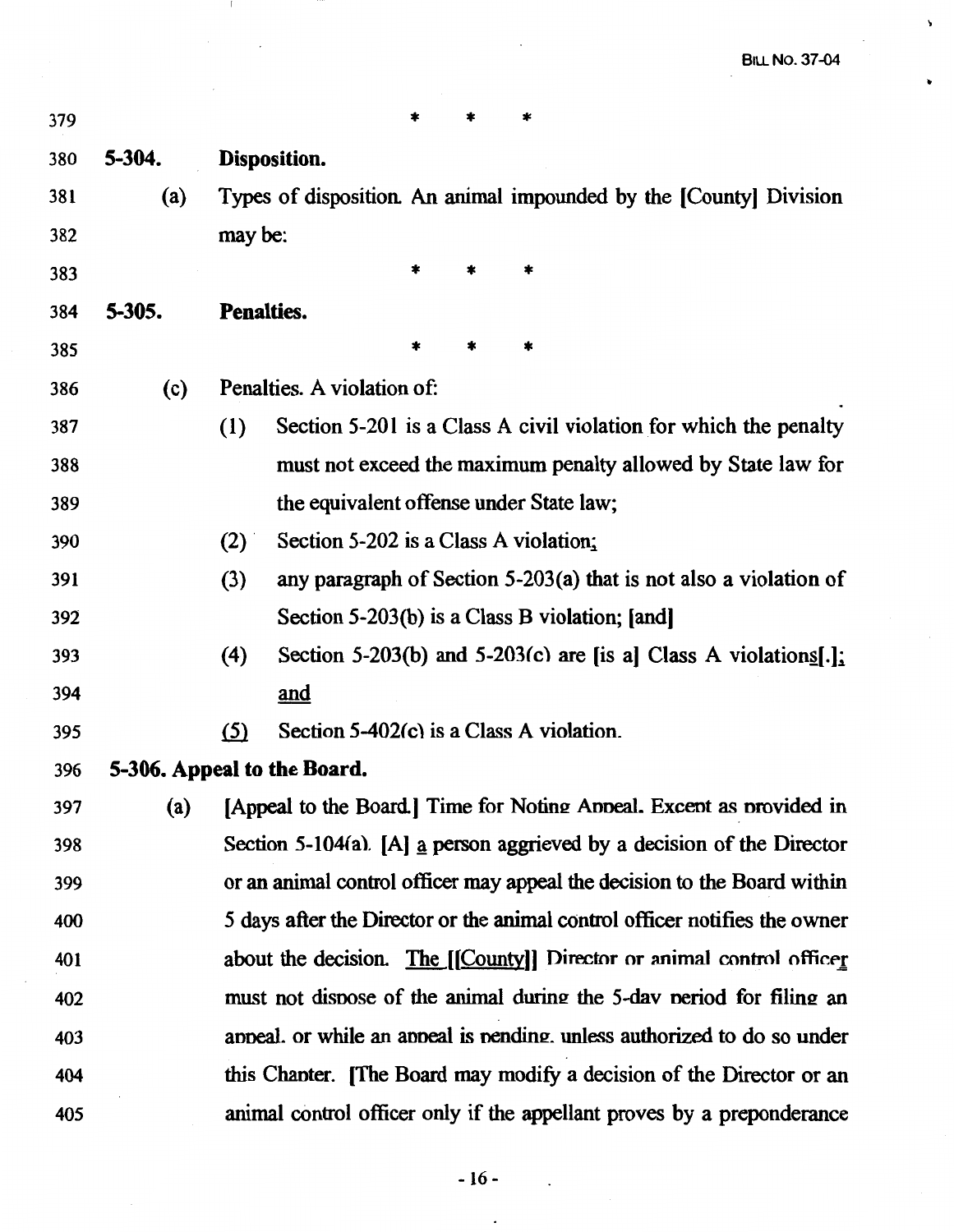106 407 408 of the evidence that the decision was arbitrary, illegal, or not based on substantial evidence. The Board must issue a written decision explaining the factual and legal basis for the decision.)

- 409 [(b) Appeal from the Board. A person aggrieved by an order of the Board 410 may appeal the order under Section 2A-11 within 10 days after the 411 Board issued the order.)
- $412$  (b) Burden of Production. Nothwithstanding the provisions of Section 2A-413 414 8(d) [[of the Code]]]. the Annellant has the burden of [[nersuasion and of l going forward with the production of evidence before the Board.
- 415 (c) Filing Fee. In addition to any other requirement imposed by this 416 417 418 19 Section, the owner appealing a decision of the Director or an animal control officer must nav a filing fee [[as may bel] established by ([the]] executive ([by]] regulation. The Board or the Director may waive the filing fee in response to an appellant's request.
- 420 [(c) Requirements for appeal. If an owner appeals an impoundment, 421 422 423 424 425 426 seizure, or disposition order issued or affirmed by the Board, the owner must board the animal at a facility approved by the Division. The owner must pay the cost of impounding the animal before and during the appeal, or if the Board allows, post a bond to pay these expenses if the owner does not prevail in the appeal. If the owner fails to meet these requirements, the animal is abandoned.)
- 427 (d) Board's Decision. The Board may modify a decision of the Director 428 429 430 431 32 or an animal control officer onlv if the annellant nroves bv a preponderance of the evidence that the decision was arbitrary, illegal. or not based on substantial evidence. The Board must issue a written  $\iint \text{d}\alpha$  coincidular explaining the factual and legal basis for  $\iint \text{d}\alpha$ its decision.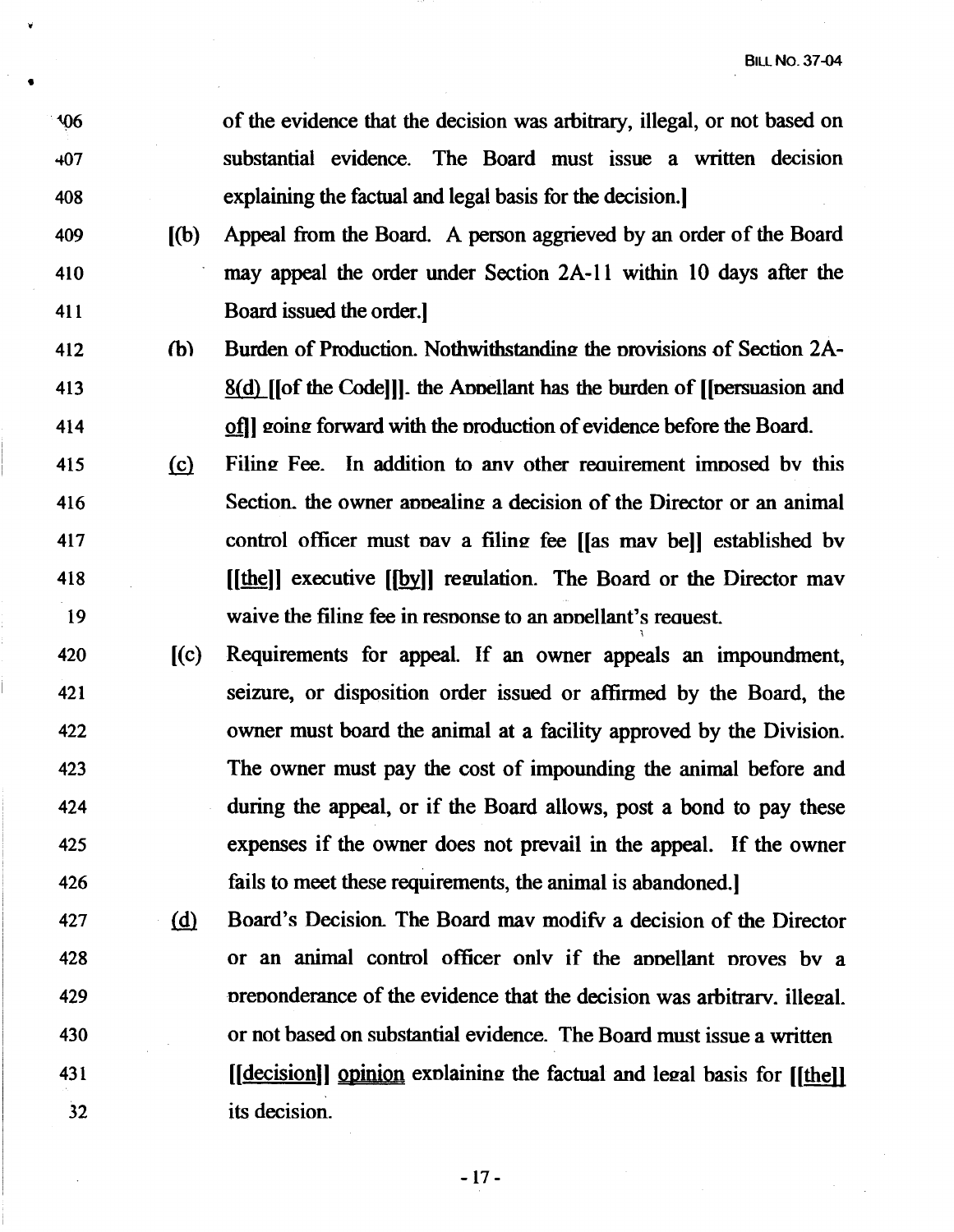433  $(e)$ Boarding of Animal -- Approved Facility]] Pending Board Decision. If the owner [[is appealing]] timely anneals an impoundment or 434 seizure. If by the Division, or a disposition order issued or affirmed by 435 436 the Board, the owner must board the animal at the owner's expense at 437 a facility approved by the Division]) the owner may also seek review 438 of the Director's determination of boarding costs  $[[,]]$  by filing an anneal with the Chief Administrative Officer within  $\overline{5}$  days ( $\overline{10}$ f) 439 issuance of after the [[Director's]] Director issues a demand for 440 nrenavment. The Chief Administrative Officer. or a designee. must 441 review the Director's decision within 2 business davs [[of receint of]] 442 after receiving the anneal. The owner must nrovide the Chief 443 444 Administrative Officer with information sufficient to show that requiring prenavment of hoarding costs would he a serious financial 445 hardshin on the owner. The Chief Administrative Officer may ask the 446 owner to nrovide additional information at an informal hearino-447 conducted in nerson or hv telenhone\_ The Division must not reauire 448 the owner to nre[[-]]nav anv hoarding costs nending the Chief 449 450 Administrative Officer's decision. The Chief Administrative Officer 451 may make any decision the Director could have made such as 452 requiring the owner to pre[[-]] hav hoarding costs retroactive to the initial hoarding date of the animal, nosting a hond, or nlacing the 453 454 animal in a suitable facility at the owner's sole exnense. The owner 455 may ask the Roard to review the Chief Administrative Officer's decision regarding prenavment of hoarding costs as part of its review 456 of the underlying anneal. 457

 $458$  (f)

Boarding of Animal -- [[Division Facility]]After Board Decision. [[If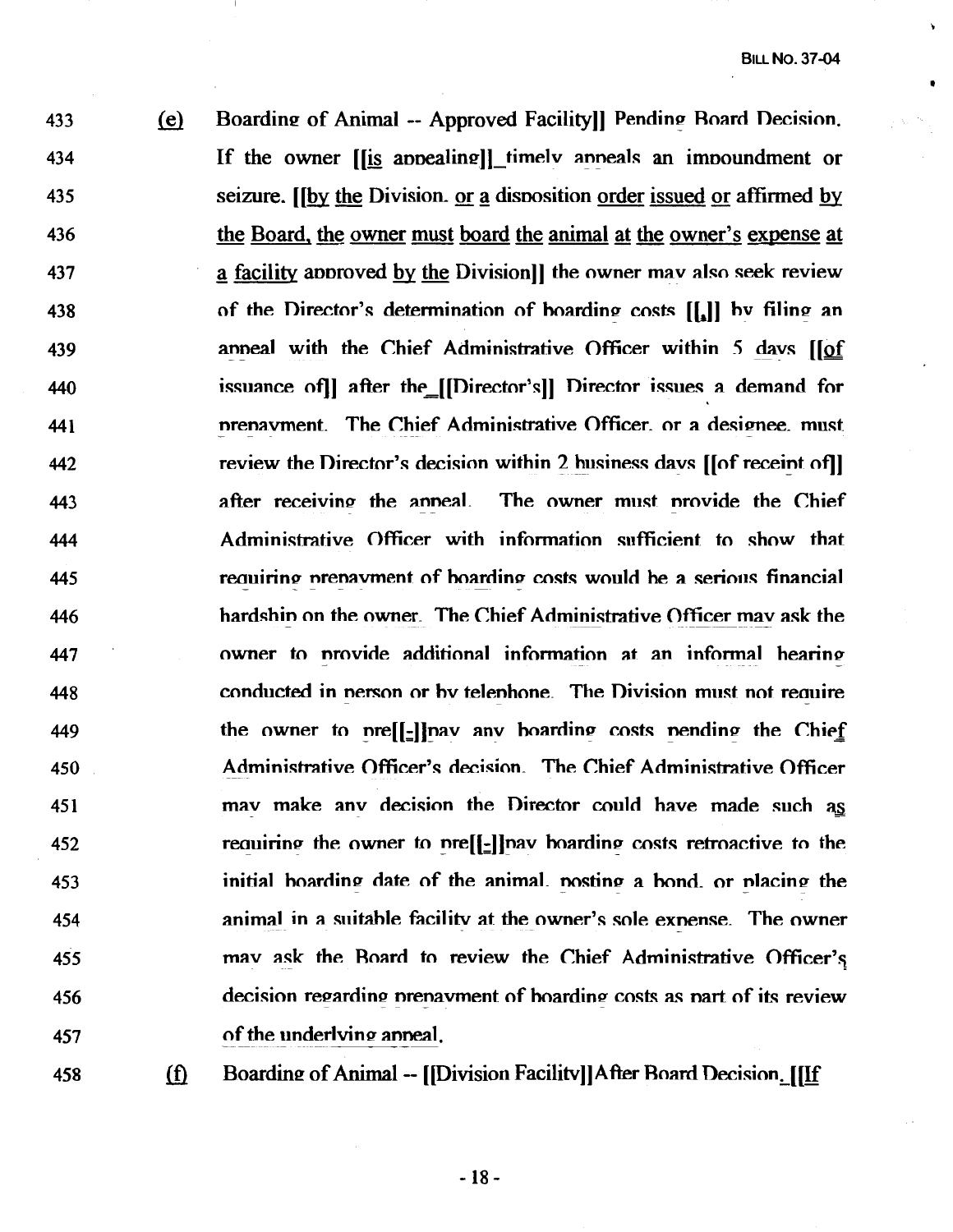the animal is boarded at a Division facility. thell The owner must pay 159 [[the]] any boarding costs [[of boarding]] for the animal before and  $+60$ during any appeals, or if the Board allows, post a bond to pay these 461 expenses if the owner does not prevail in the appeal. 462 If the owner [[fails tol] does not meet the requirements of this Section. 463  $(g)$ including any requirement to pre[[-]] nay boarding costs, the animal 464 [i] must be treated as abandoned and becomes the County's property. 465 Appeal from the Board. 5-307. 466 A party aggrieved by an order of the Board may appeal the order under 467 Section 2A-11 within 10 days after the Board issues the order. 468  $5-402.$ Rabies control. 469  $\ast$ 470 An owner must vaccinate a [[dogs. cats. and ferrets]] cat. dog. or  $(c)$ 471 ferret older than 4 months of age[[,]] against rabies and provide proof  $"2"$ of the most recent vaccination to an animal control officer within 24 473 474 hours. 475 5-404. **Animal business licensing.** 476 Businesses requiring a license. The County Executive must issue 477  $(a)$ regulations to require and set conditions for an annual County license 478 479 to operate: 480  $(1)$ a pet shop;  $(2)$ a commercial kennel; 481 as a fancier:  $(3)$ 482 [a riding school or stable] an equestrian facility; 483  $(4)$ 

a benevolent organization; or  $(5)$ 484